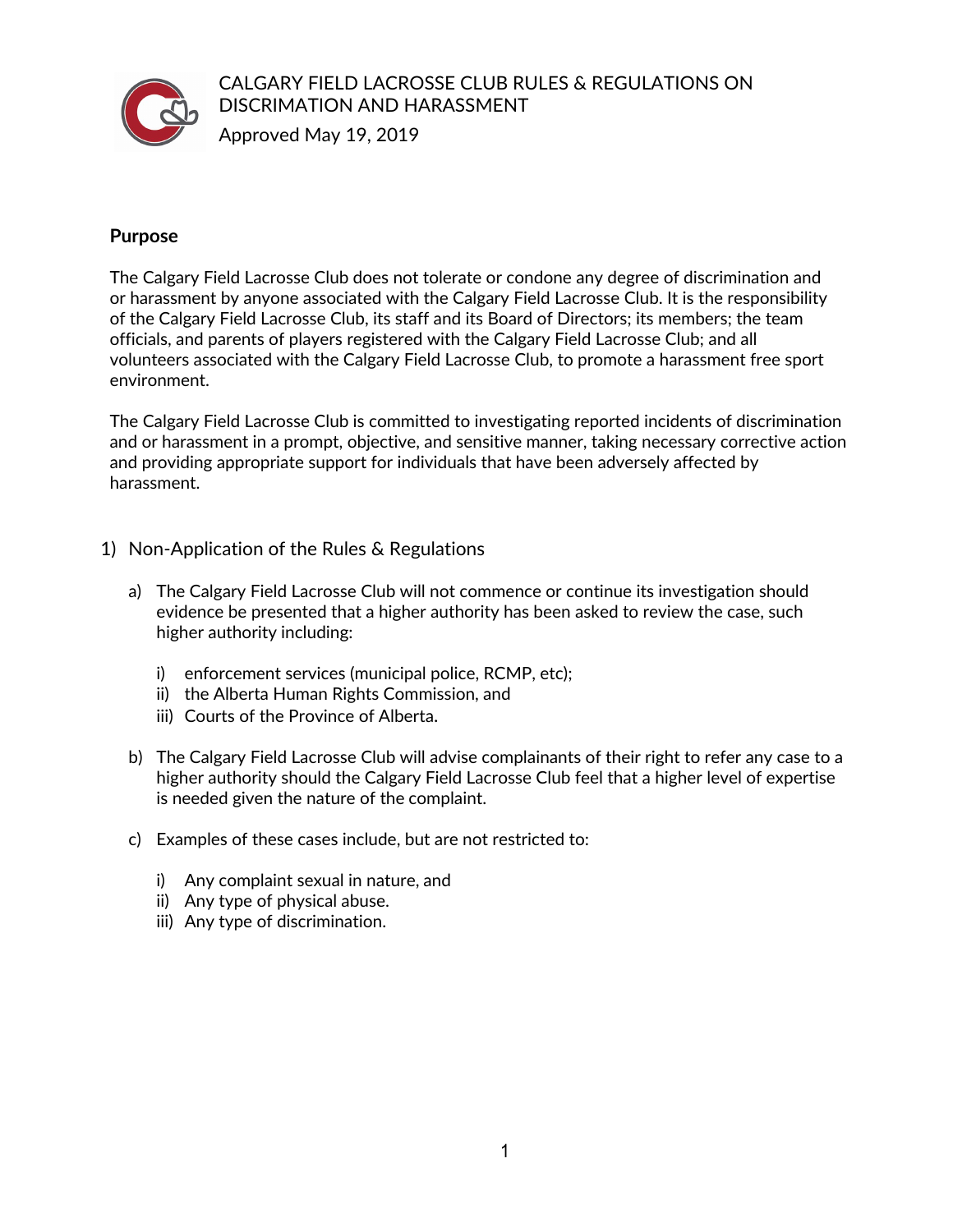

## CALGARY FIELD LACROSSE CLUB RULES & REGULATIONS ON DISCRIMATION AND HARASSMENT

- 2. Harassment Defined
	- a) Discrimination and Harassment can take many forms but generally involves conduct, comment or display that is insulting, intimidating, humiliating, hurtful, demeaning, belittling, malicious, degrading or otherwise causes offence, discomfort or personal humiliation or embarrassment to a person or group of persons;
	- b) The test to determine whether harassment has occurred is three-fold:
		- I. whether a reasonable person knew or ought to have known that a behaviour would be considered unwelcome or offensive by the recipient;
		- II. the recipient found the behavior offensive; and
		- III. there is a connection between the behaviour and the mandate of the Calgary Field Lacrosse Club.
- 3. Delegation of Authority
	- a) The Calgary Field Lacrosse Club Board of Directors shall appoint as they deem appropriate from time to time, a minimum of two directors who will work with the Calgary Field Lacrosse Club Board of Directors on the implementation of these Rules & Regulations.
	- b) If for any other reason the Board of Directors is unable to act in these Rules & Regulations, they may delegate that function to another member of the Calgary Field Lacrosse Club staff; and in the absence of such delegation the President shall so act, including delegating that function to another member of the Calgary Field Lacrosse Club Board of Directors, staff or an impartial member of the club.
- 4. Confidentiality
	- a) The Calgary Field Lacrosse Club recognizes the sensitive and serious nature of discrimination and or harassment and will strive to keep all matters relating to a complaint confidential.
- 5. Complaint Procedure
	- a) Making a Complaint
		- I. A complaint shall be made by the complainant to the President in writing setting out:
			- a. the complainant's name, contact telephone number and contact email address "email address");
			- b. the name of the alleged harasser(s);
			- c. the time and place of the alleged harassment;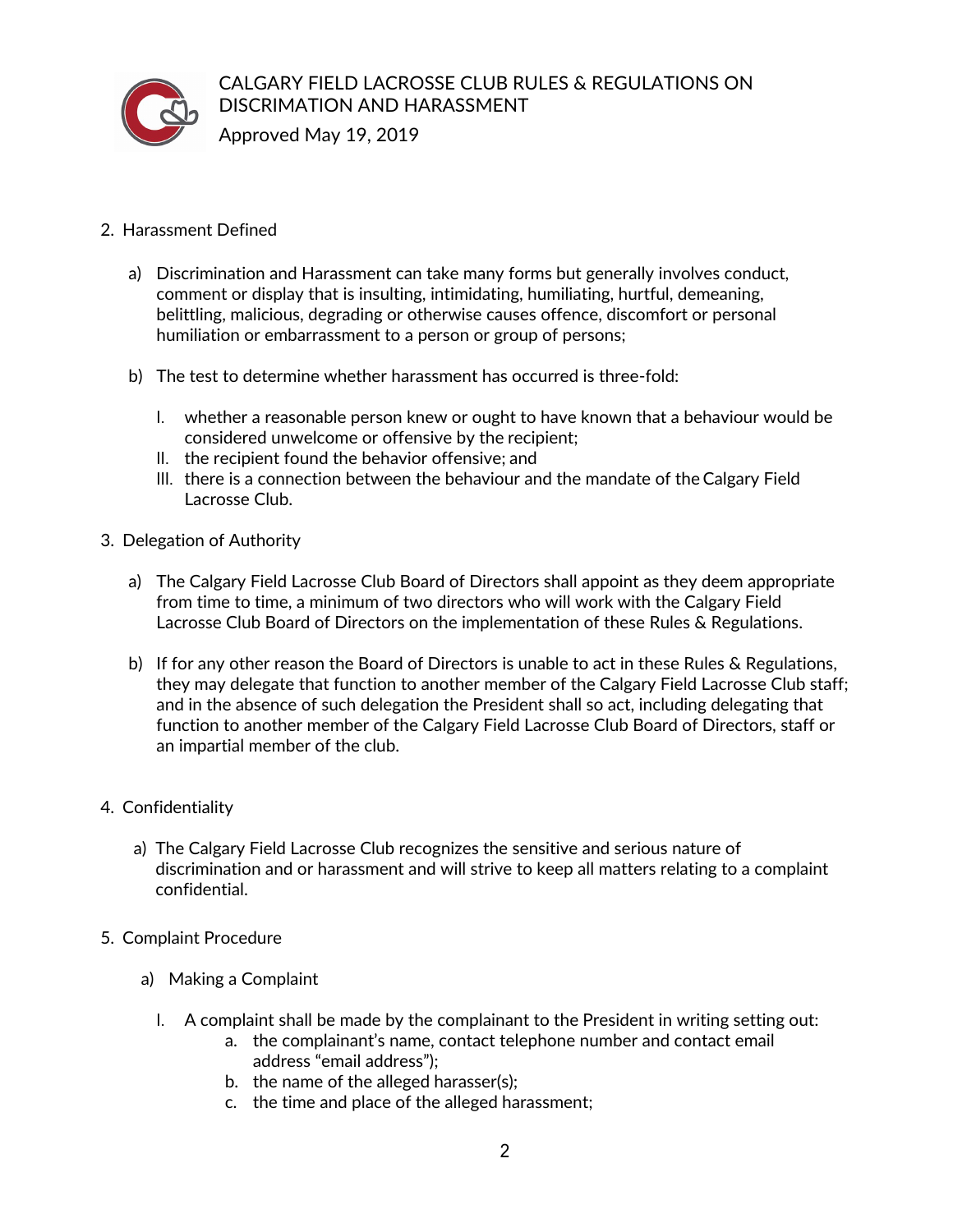

CALGARY FIELD LACROSSE CLUB RULES & REGULATIONS ON DISCRIMATION AND HARASSMENT

- II. the events leading up to the alleged discrimination and or harassment;
	- a. the details of the alleged discrimination and or harassment; and
	- b. the names (and if possible the contact information) of any witnesses to the alleged discrimination and or harassment.
- III. The complainant may submit other written evidence relating to the complaint.
- 6. Complaint Review
	- a) The President shall within 30 days review the complaint and any submitted other evidence relating to the complaint, and may interview the complainant, to determine whether the behaviour complained of meets the test of discrimination and or harassment as defined in these Rules & Regulations.
	- b) If the President concludes that the behaviour complained of does not meet the test of harassment as defined, the President shall so advise the complainant in writing addressed to the complainant at the complainant's email address within that 30 day period, and provide the complainant with a copy of the Rules & Regulations.
	- c) The complainant shall have 15 days from the date that email was sent, to request, in writing by email addressed to the President, a Complaint Investigation whereupon the President shall within 7 days refer the matter to a director for investigation.
	- d) If the President concludes that the behaviour complained of does meet the test of discrimination and or harassment as defined, he or she may in his or her own discretion refer the matter to a director for a Complaint Investigation.
- 7. Complaint Investigation ("Investigation")
	- a) A director upon receiving a referred complaint as noted above, shall interview and receive evidence from the complainant; the person(s) whose behaviour is being complained about ("respondent"); any witness identified by the complainant or the respondent as a witness; and any other person the director considers may have relevant evidence.
	- b) Upon the conclusion of the Investigation, the director shall prepare a written Complaint Investigation Report ("Report"), which shall:
		- a) outline the findings made by the director as to whetherthe behaviour complained of, or other behaviour found by the director, is
		- b) substantiated on a balance of probabilities, and
		- c) meets the test of harassment as defined in these Rules & Regulations; and
		- d) the reasons for those findings.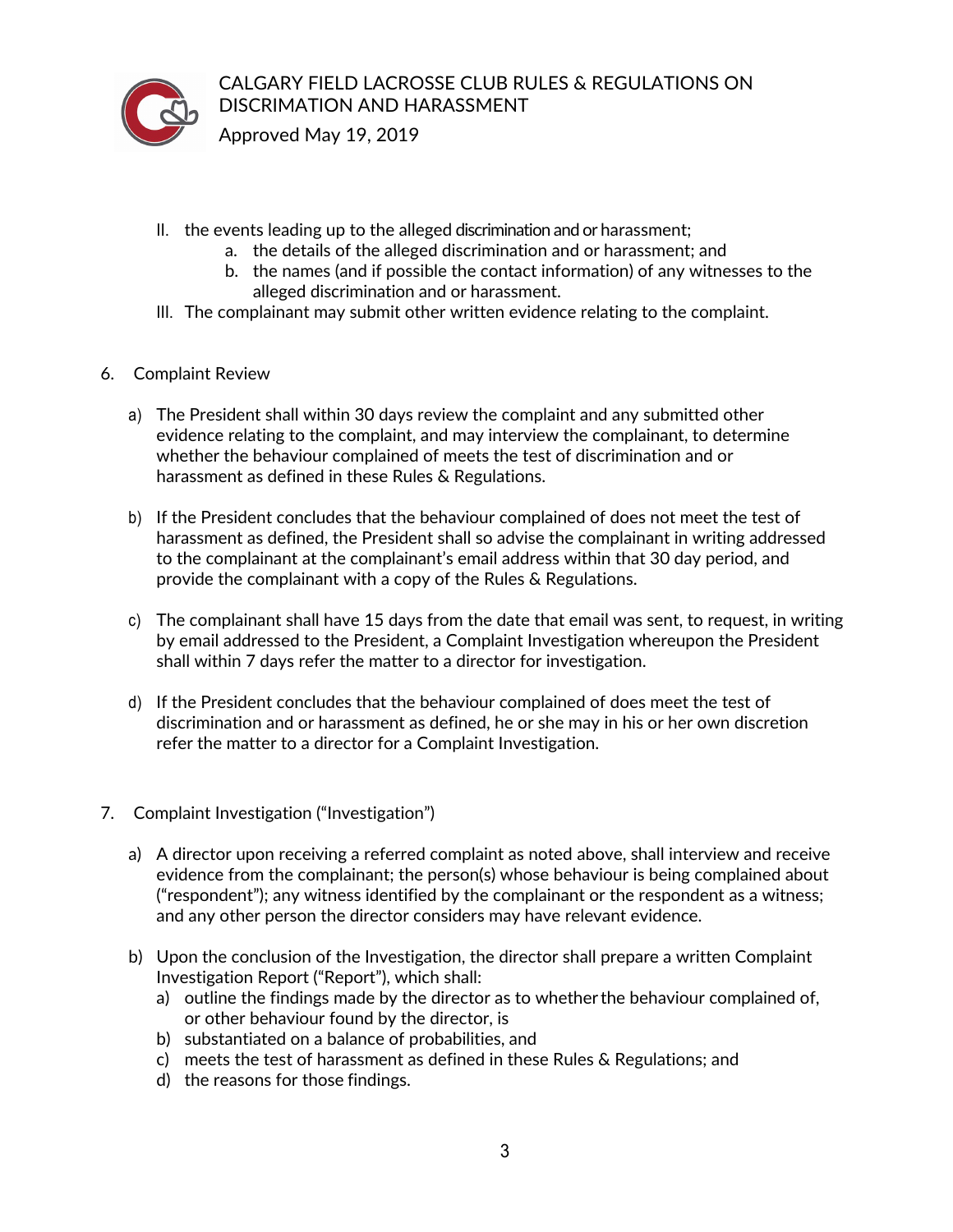

- c) The director may include in the Report any recommended resolutions or sanctions if harassment is so found.
- d) The director shall then forthwith provide the President, the complainant and the respondent a copy of the Report, at their email addresses.
- e) At any time before the Report is delivered, the director may, with the consent of the complainant and the respondent, refer the matter to Formal Mediation as described in these Rules & Regulations or conduct an informal mediation himself/herself.
- f) In the event the matter is referred to Formal Mediation, the Investigation is suspended until the Formal Mediation has concluded.
- g) Both the complainant and the respondent shall have 15 days from the date the Report was sent to them, in writing by email addressed to the President, to request a Harassment **Hearing**
- h) Where there has been such a request for a Discrimination and or Harassment Hearing, the President shall within 21 days refer the matter to a Discrimination and or Harassment Hearing.
- i) Where there has been no such request and the Report does find discrimination and or harassment, the Report shall be kept by the CALGARY FIELD LACROSSE CLUB for a period of 12 years.
- 8. Hearing
	- a) A Hearing ("Hearing") shall be conducted by a panel ("Panel") of three independent persons, including its chairperson, all appointed by the President, before which shall be placed the Report.
	- b) The Hearing procedure shall be as follows.
		- a) The time and place of the Hearing shall be set by the President, in consultation with the Harassment Officer and the Panel.
		- b) Notice of the time and place of the Hearing shall be provided to the complainant and the respondent ("the parties") no later than 21 days before the commencement of the Hearing.
		- c) The Hearing may by adjourned at any time by the Panel on its ownmotion, but on motion by one of the parties only with the consent of theother.
		- d) The parties may attend in person, by counsel or by agent.
		- e) If the complainant fails to appear, the complaint will be dismissed
		- f) If the respondent fails to appear, the Hearing will proceed in therespondent's absence.
		- g) The Hearing shall be conducted in camera.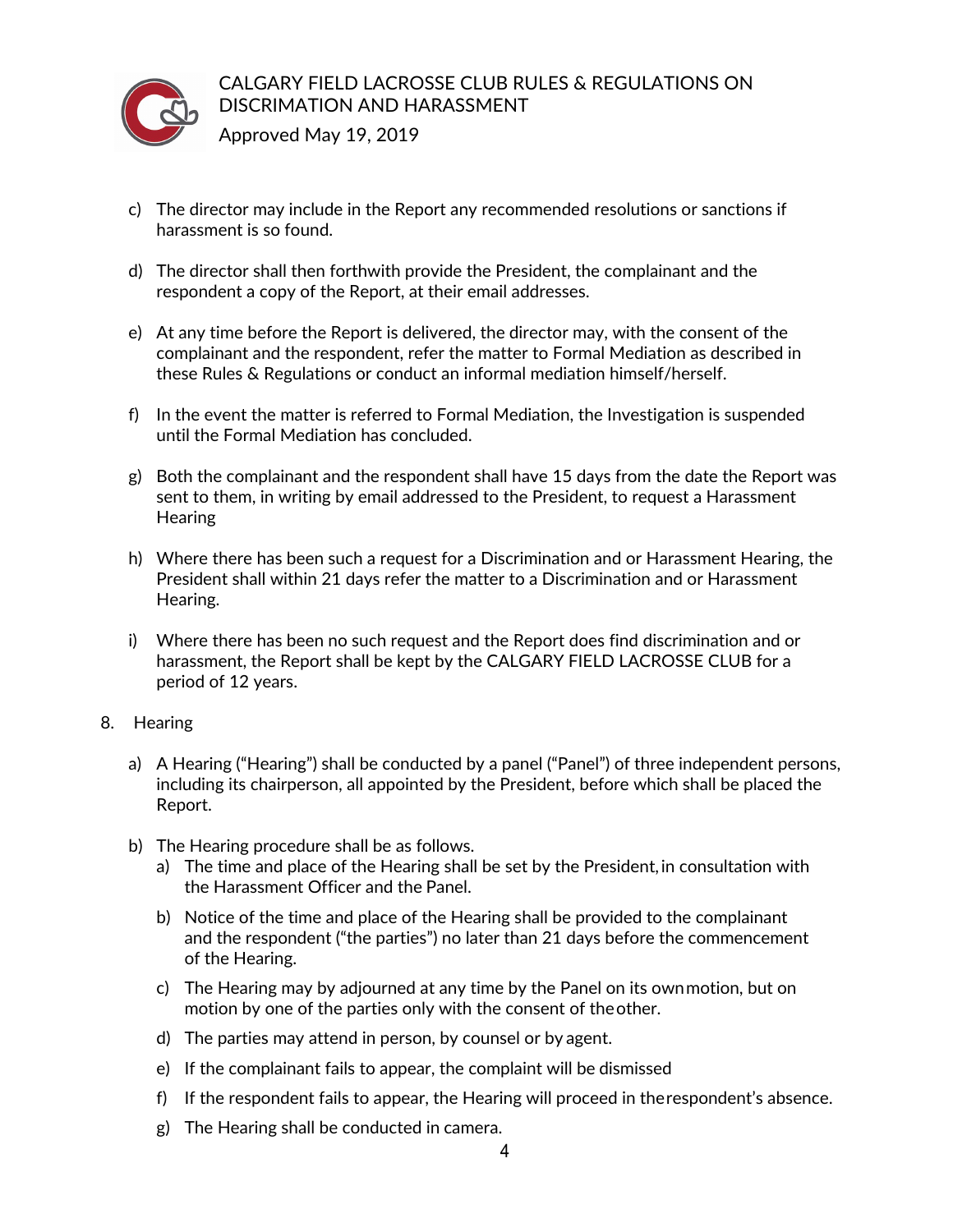

Approved May 19, 2019

- h) The parties may call evidence, which will not be taken under oath.
- i) The Panel may recommend that the CALGARY FIELD LACROSSE CLUB pay the reasonable travel costs (limited to mileage and necessary accommodation) of one or both partiesand a witness or witnesses.
- j) The Panel shall prepare no later than 30 days from the conclusion ofthe presentation of evidence at the Hearing, a written Hearing Decision ("Decision"), which shall:
	- i) outline the findings made by the Panel as to whether the behaviour complained of, or other behaviour found by the Panel, is
		- (1) substantiated on a balance of probabilities, and
		- (2) meets the test of harassment as defined in these Rules & Regulations; and
		- (3) the reasons for those findings.
- k) The Panel shall then forthwith provide the President, the complainant and the respondent a copy of the Decision, at their email addresses.
- l) If the Panel concludes on a balance of probabilities that the complained of or other behavior does meet the test of harassment, it may impose any one or more of the following sanctions, which shall be included in the Decision:
	- i) a verbal apology, acceptable to the Panel;
	- ii) a written apology, acceptable to the Panel;
	- iii) a reprimand;
	- iv) a fine, not to exceed \$200.00 payable to the Calgary Field Lacrosse Club, in defaultof payment of which, within the time set by the Panel, all the respondent's rights and privileges with the Calgary Field Lacrosse Club will be suspended; and
	- v) removal of such Calgary Field Lacrosse Club membership rights and privileges as may be determined by the Panel for such time as may be determined by the Panel.
- m) The Panel may make further recommendations to the President which in its opinion are consistent with and would further the goals of these Rules & Regulations
- n) Subject to judicial review, any finding by the Panel, including

sanctions, is full and final.

c) Where the Decision does find harassment, the Decision shall be kept by the Calgary Field Lacrosse Club for a period of 12 years.